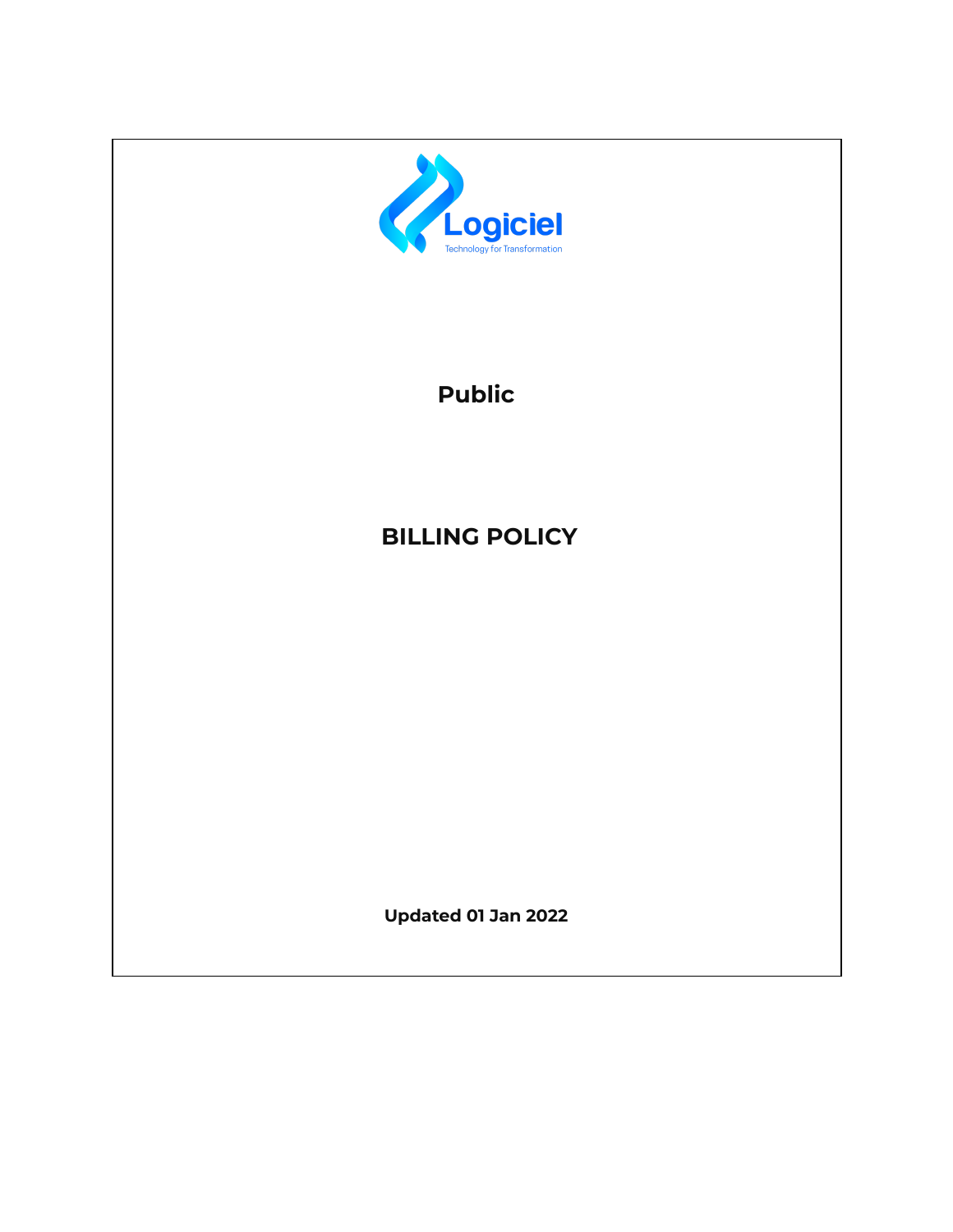# **BILLING POLICY**

## **Updated Jan 2022**

# **General Billing**

Usage of Logiciel Limited products and services constitutes customer's acceptance of Logiciel Limited's billing policy, and all Clients must comply with this billing policy.

**Special note regarding signed contracts: If you entered into a signed contract for our services, such as an annual contract, please review your contract for specific terms relating to your obligations in addition to this billing policy. In the event the terms of your signed contract conflicts with these terms, the signed contract will prevail.**

- Unless otherwise agreed in writing, all Client accounts are set up on a prepaid basis, and payment must be received by Logiciel Limited before any billable product or service is provided/activated.
- Subscription billing is based on availability of products and services, not based on usage. However, certain fees may be usage-based such as SMS data.
- All recurring subscriptions are invoiced and sent to the Email address on file if it is cash or cheque payments. Where applicable, invoices may be charged to the credit/debit card on file.
- Payment receipts are available to Clients upon request or through the Sales or Account Units of Logiciel Limited.

### **Billing Cycle**

Fees

Late Fee: Logiciel Limited may assess a 20% of total annual subscription late fee for any payment that is 15 days past due.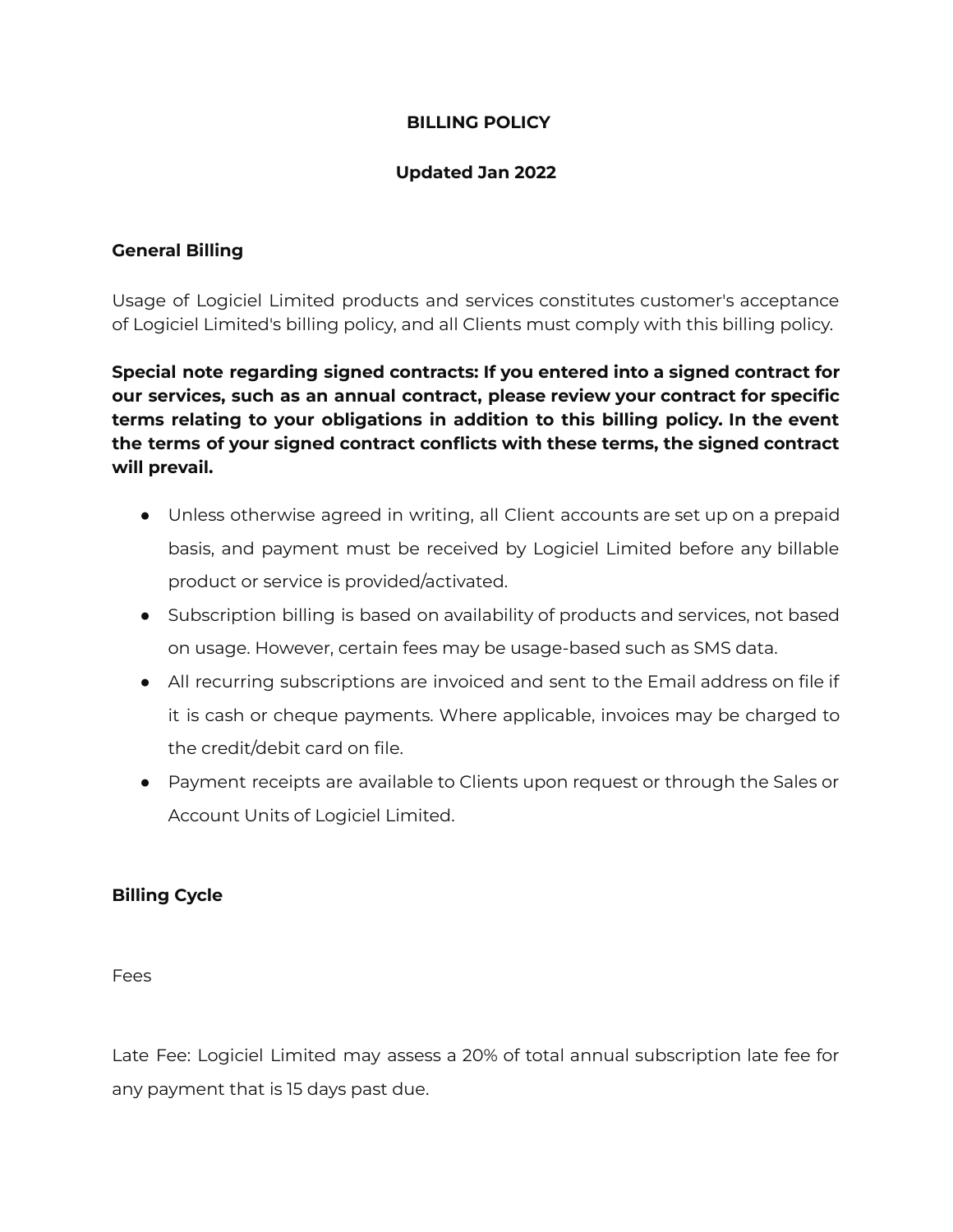- Chargebacks: If a customer initiates a chargeback, Logiciel Limited may assess a GHS100 processing fee for each individual chargeback.
- Returned Cheques: Logiciel Limited may assess a GHS100.00 processing fee on each returned cheques.

# **Default Management**

Where clients have defaulted in renewing their subscription for the next billing period, Logiciel will offer a 30 day moratorium granting client only viewing access.

- Viewing access will be withheld at the end of the 30 days moratorium period.
- Logiciel shall continue to demand for payments through demand notices within the period
- Logiciel will take down the Clients Account completely after ninety (90) days of default.
- Logiciel will not be liable to any loss or inconveniences caused as a result of actions taken under this circumstance.

# **Logiciel Services**

Usage based services and all other services purchased from Logiciel must be used within the timeframe specified at the time of purchase. Usage based Services and all other Service fees are nonrefundable. In the event of cancellation, Logiciel will not prorate any portion of unused Service fees, and amounts due to Logiciel must be paid in full.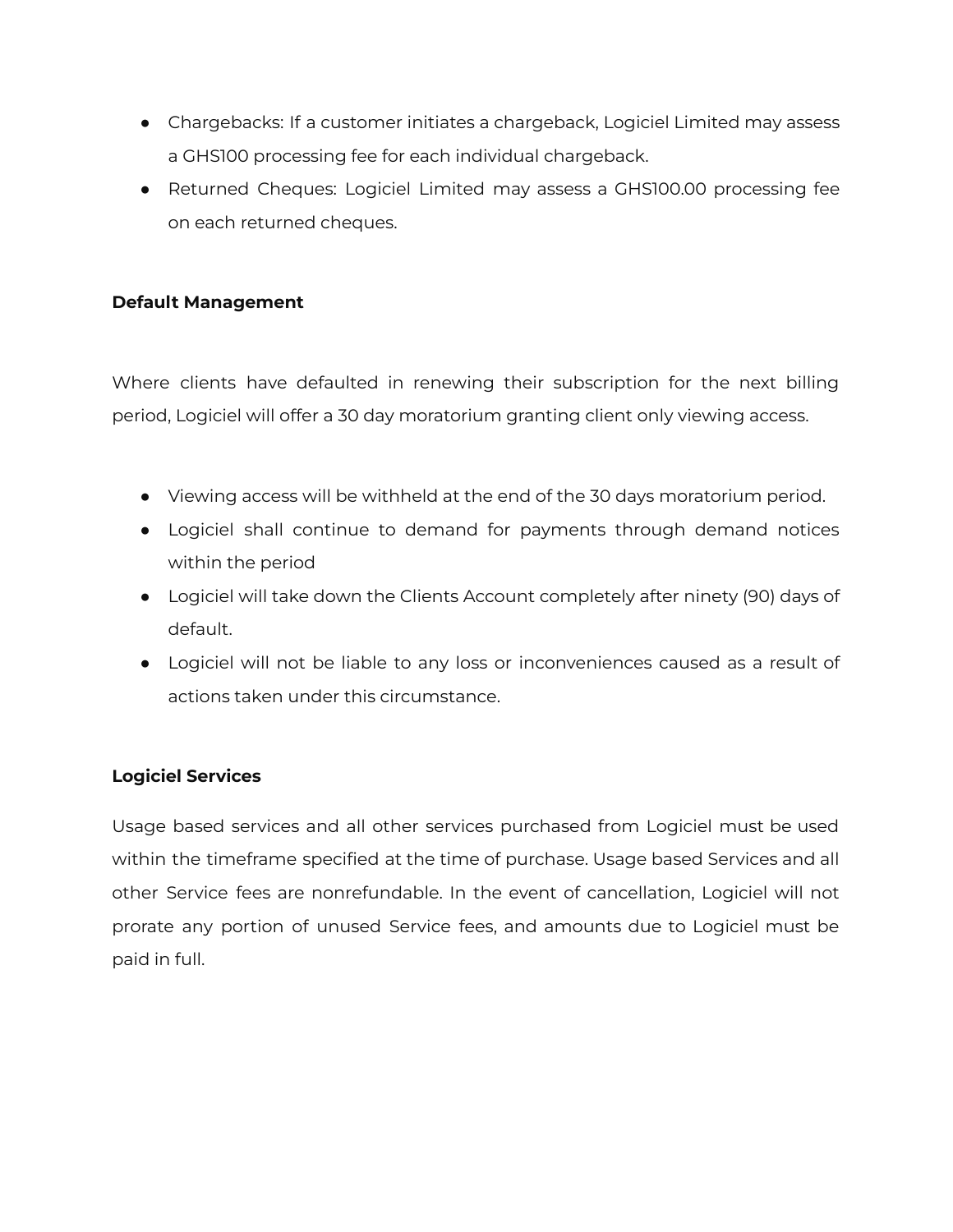## **Third Party Products and Advertising Usage**

In the event Logiciel collects fees for any third party products and/or services, including but not limited to advertising usage, the fees are nonrefundable.

### **Payment Methods**

Logiciel accepts payments via Bank transfers, Cheque, Mobile Money, credit/debit card.

### **Subscription Billing**

Invoices are generated and payments are collected at the beginning of each billing period. Customer billing periods typically begin on the day of the month in which the customer purchased the Logiciel subscription. Customers must request to cancel their subscriptions at least 10 days prior to their next billing date in order to avoid being charged on the billing date. In the event of cancellation, customers will still have access to their applications through the end of their final billing period. Logiciel will not prorate any portion of unused subscription services. All subscription fees are nonrefundable.

### **Cancellation Process**

Creating a Cancellation request: A request to cancel a Logiciel application must be initiated at least 10 days prior to the next invoice date. Any request to cancel a Logiciel application must be made verbally with a Logiciel Sales representative or billing department (MOB: 0264 142 954/0242 247 389) at least 10 days prior to the next invoice date. Emailed requests to cancel are not enforceable until there has been a verbal request. Clients are encouraged to keep records of all communications regarding cancellation.

Simply stopping to pay for subscriptions does not cancel the account. Logiciel will continue to treat this as an open account and the billing cycle will continue, resulting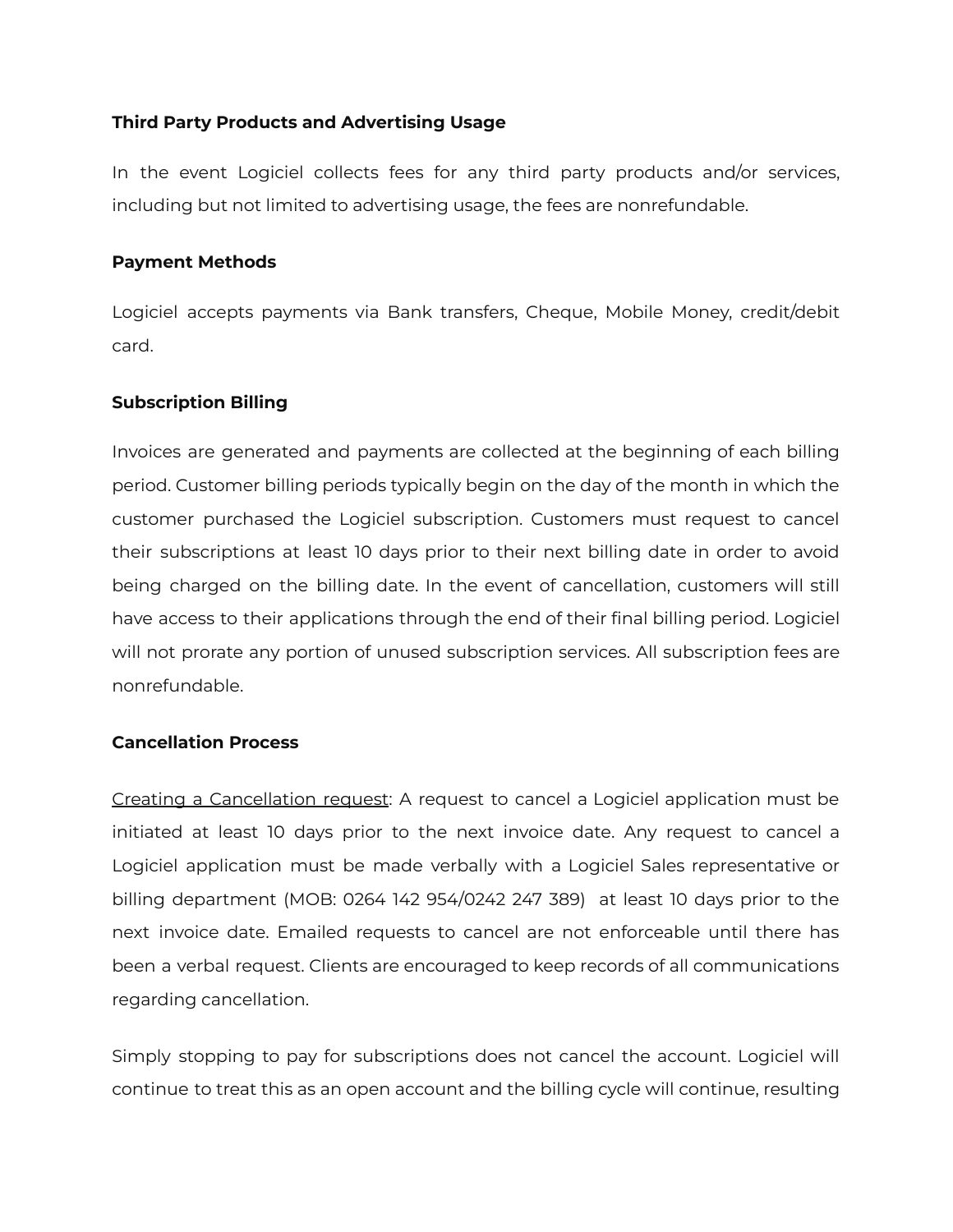in a past due account that may be turned over to a third party recovery service. It is imperative that you speak with a Logiciel Sales representative/billing department or submit an online ticket through the support portal if you wish to initiate cancellation of your Logiciel account.

Finalizing the Cancellation: After a request to cancel has been initiated through email to the Sales and billing Team [\(sales@logicielghana.com](mailto:sales@logicielghana.com) and [billing@logicielghana.com\)](mailto:billing@logicielghana.com) , you must speak with a member of the Logiciel sales/billing team to finalize the cancellation. Cancellations will take effect on the last day of the billing period in which the cancellation was processed by the Sales/billing team, subject to the terms of the "Subscription Billing" paragraph above.

Cancellation of an account does not dismiss outstanding invoices or nullify previously agreed charges, such as payments for Usage-based services fees, charged in installments or annual contract charges, portions of which may not yet have been invoiced when you canceled. At the time of cancellation, any outstanding balance must be settled. All canceled accounts with an outstanding balance may be turned over to a third-party Recovery service.

### **Billing Disputes**

Each Logiciel customer agrees to provide Logiciel 30 days to attempt settlement of any billing dispute before disputing with any third-party credit/debit card, Mobile Money Service Provider or Bank. Should Logiciel receive a chargeback from a third-party credit/debit card company or bank on the customer's behalf before Logiciel has been given a chance to resolve the issue, Logiciel has the right to charge the customer for its time spent in resolving such disputes and any associated fees incurred by Logiciel , in addition to the GHS100 chargeback fee mentioned above. Regardless of the outcome of the chargeback, Logiciel retains the right to collect on any Services or fees that are due. Logiciel may submit any disputed amounts to a Recovery agency. Once a chargeback has been received, Logiciel has the right to suspend the account until the matter is resolved.